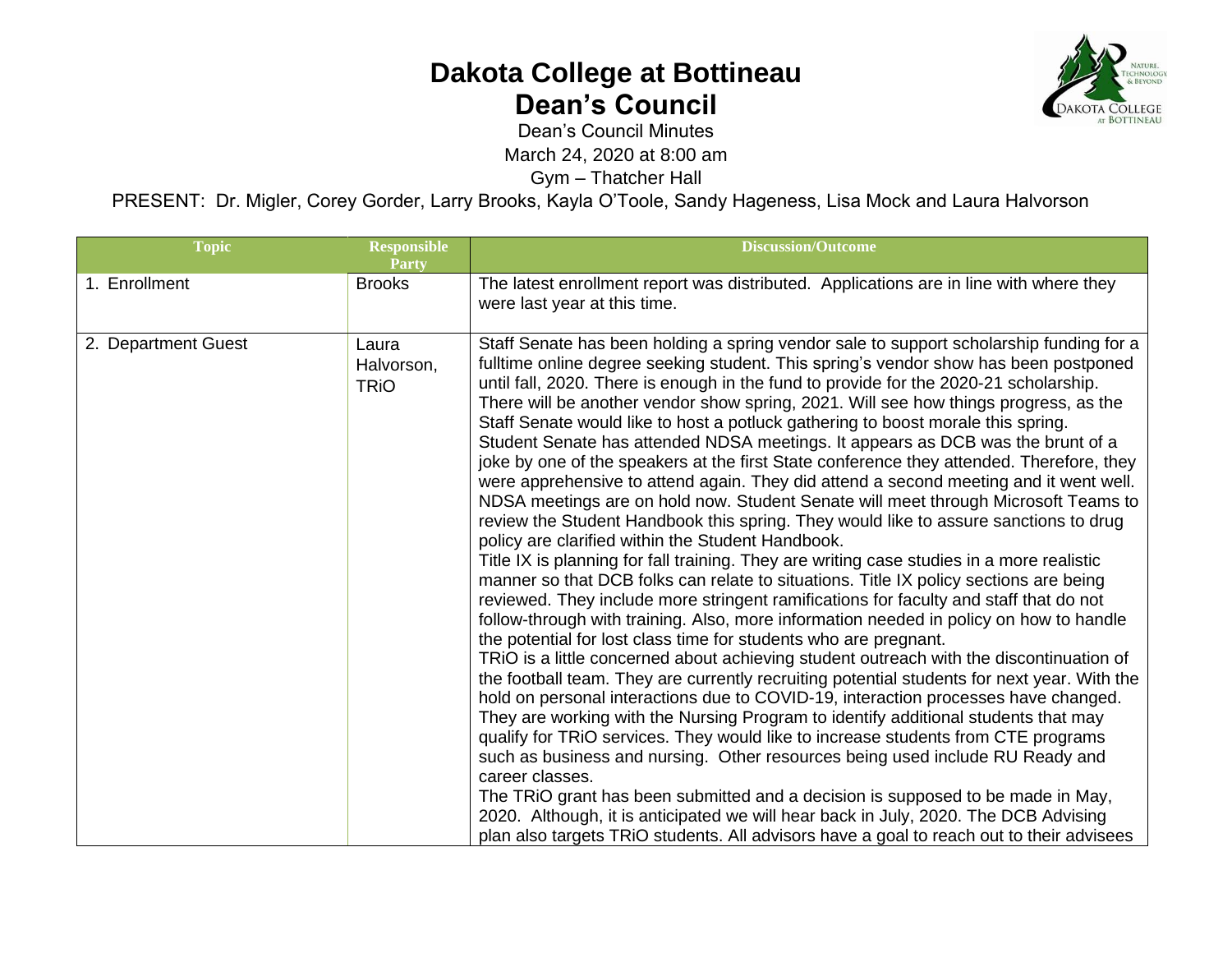

|                                                                                       |               | daily. Melissa is in the office today. TRIO is rotating staff in the office. They have been<br>using personal and institutional email to reach out to advisees. They have<br>spreadsheets to determine the best form of contact. TRiO Grant Objectives reviewed.<br>Objectives were achieved with one falling short. There are currently 144 students<br>being served.<br>Dr. Migler asked Laura to keep him posted as he'd like to compile best practices to<br>share throughout campus.                                                                                                                                                                                                                                                                                     |
|---------------------------------------------------------------------------------------|---------------|-------------------------------------------------------------------------------------------------------------------------------------------------------------------------------------------------------------------------------------------------------------------------------------------------------------------------------------------------------------------------------------------------------------------------------------------------------------------------------------------------------------------------------------------------------------------------------------------------------------------------------------------------------------------------------------------------------------------------------------------------------------------------------|
| 3. NDUS & Campus Updates<br>a. Academic and Student<br><b>Affairs</b>                 | <b>Brooks</b> | Larry has a meeting with DNP today. Last week LRSC announced they would like to<br>add a nursing program in Jamestown. This is a territory covered by our Valley City<br>program, with seven applications out of Jamestown for the upcoming year. Larry is<br>working with LRSC to reconsider their plans.<br>He has a Caregiver Program conference call, ASTEP Advisory meeting and Faculty<br>Senate meeting today.<br>There are requests from instructors to teach from home during remote, alternative<br>instruction. Larry will consider faculty petitions to work from home next week. He wants<br>to assure they are providing quality education.                                                                                                                     |
| b. Administrative Affairs /<br><b>Business Affairs</b>                                | <b>Mock</b>   | Lisa is working with Indrani to determine an indirect rate. She is also looking for the<br>Material Safety Data Sheets for coal delivery. Lisa will be reporting HLC institutional<br>update stats. Also, will be doing her HLC training recording today. Business Office<br>staff is rotating to cover mail service, phone messages, etc. Lisa has a meeting today<br>with NDUS about COVID-19 pandemic expenses, i.e. what is allowed and how to track<br>it. At this time departments are asked to use their fund/dept adding the program of<br>COVID. For example the travel for baseball when the games were canceled can be<br>coded under this program code. They will also discuss how to handle room and board<br>refunds. This may be caught up with financial aid. |
| d. Distance Education<br>Council/Distance Ed. and<br><b>Academic Support Services</b> | O'Toole       | Kayla will put together a Community Ed program with the Ed to Go offerings until the<br>end of the semester. She has the fall and summer online schedules posted on the web<br>site. Dual Credit is posted. She is not reaching out to high schools until their schedule<br>has settled down a little at K-12.<br>She completed her Criterion 5 power point for HLC training.<br>Kayla sent out a survey yesterday to all students to DCB campus email and their<br>personal email where available. She wants to find out what type of devices or services<br>they have or need to continue their education this spring.                                                                                                                                                      |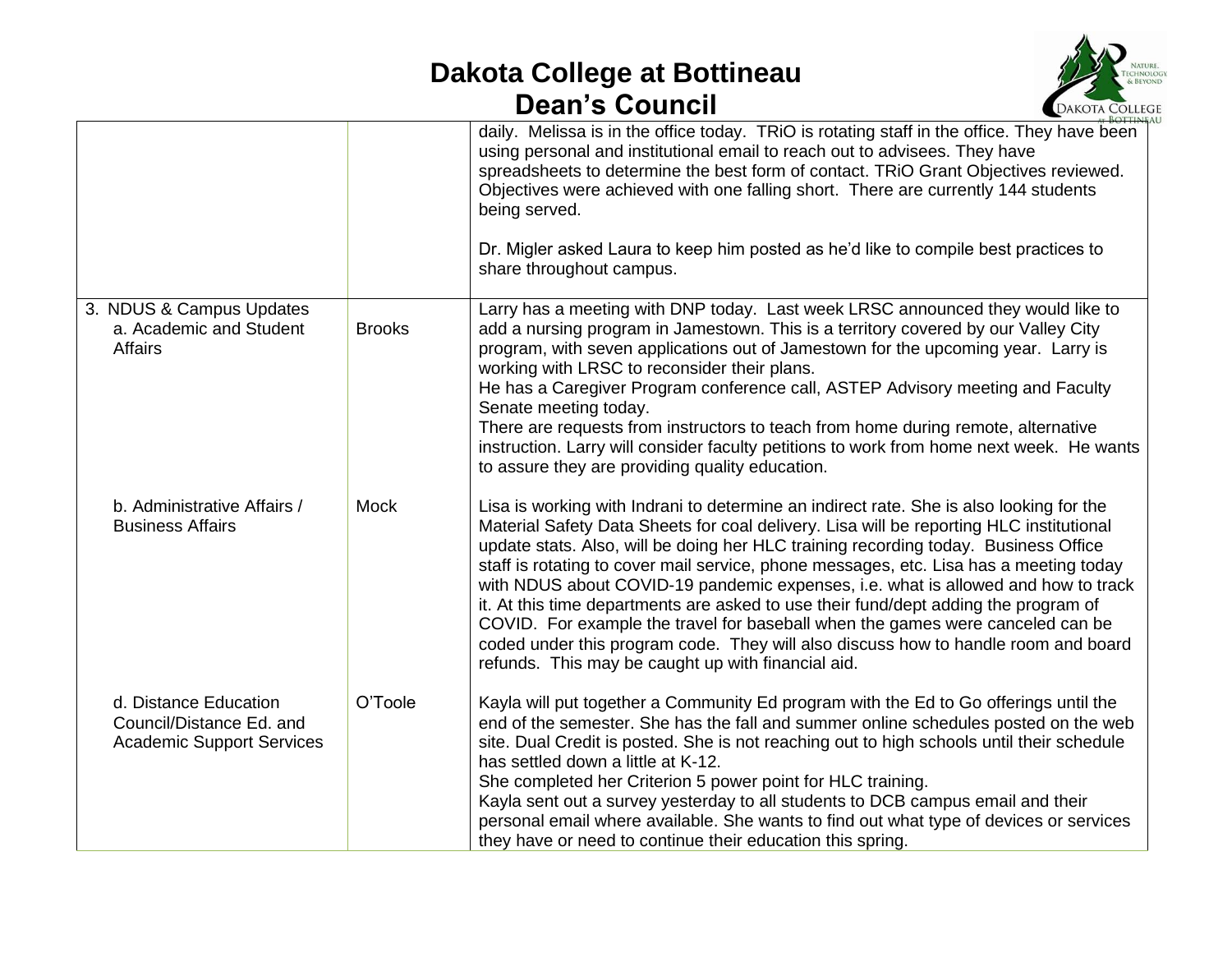

|                                            |          | AT BOTTINEA<br>Proctoring is available through an on-line service whereby students pay for testing.<br>Nursing department wants to cover the cost for their students. In order to do so, there<br>may be a change in our contract. Kayla is looking any ramifications of the change.                                                                                                                                                                                                                 |
|--------------------------------------------|----------|------------------------------------------------------------------------------------------------------------------------------------------------------------------------------------------------------------------------------------------------------------------------------------------------------------------------------------------------------------------------------------------------------------------------------------------------------------------------------------------------------|
| e. Public Affairs Council                  | Hageness | Marketing is taking advantage of streaming and individuals using online services more<br>during this time by increasing ads through streaming and keyword searches within<br>education. There will be a follow-up on online education with Kayla's radio interview<br>tomorrow.                                                                                                                                                                                                                      |
| f. Athletics                               | Gorder   | Corey – He is getting access to Presto for the Jacks web site. He has a women's<br>hockey meeting tomorrow via Zoom meetings.<br>Corey is asking coaches to touch base with their student athletes on a regular basis to<br>assist in student success/retention. His is also asking them conduct virtual competitions<br>with the student athletes to keep up morale.                                                                                                                                |
| h. Chancellor's Cabinet /<br>Dean's Update | Migler   | Dr. Migler asked how things are going with people working remotely. There were no<br>issues for offices to be addressed. Telecommuting agreements have not been offered<br>to faculty. Nursing department may be an exception.                                                                                                                                                                                                                                                                       |
|                                            |          | Space Utilization Committee met and made a few decisions.                                                                                                                                                                                                                                                                                                                                                                                                                                            |
|                                            |          | Decision made to relocate Housing, Security and Judicial Offices to current computer<br>lab in the Student Center. Recommendation is to wait until the end of the semester to<br>start this relocation in order to maintain computer accessibility for students still living in<br>the residence halls. However, we should start the process for determining what is<br>needed to provide for three office areas in this space. Current Security Office can be<br>made available for other services. |
|                                            |          | Based on the above decision, we anticipate that three offices will be made available in<br>Thatcher Hall.                                                                                                                                                                                                                                                                                                                                                                                            |
|                                            |          | Physical Plant has been given approval to relocate to the Arntzen Building. Although it<br>was not discussed, this move can start taking place now, especially in the office area.<br>Cubicles from the current office area will be moved to Arntzen to ensure they have<br>what is needed.                                                                                                                                                                                                          |